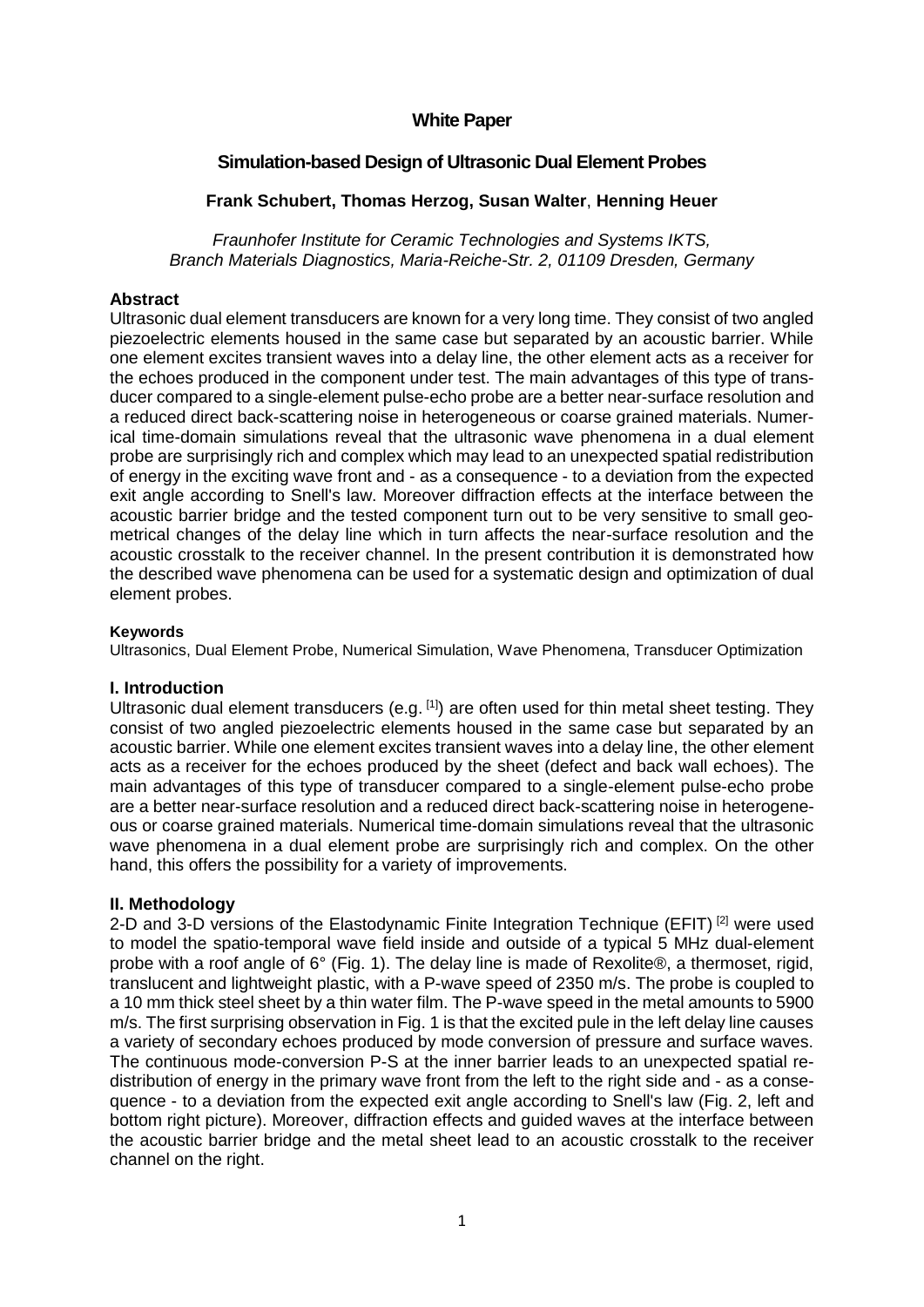

Figure 1: Spatio-temporal wave field of a 5 MHz dual-element probe coupled to a 10 mm thick metal sheet by a thin water film, calculated by the numerical 2D-EFIT method. The roof angle amounts to 6°.

In the present simulation no defect in the metal sheet is existing and thus, only the back wall echo from the bottom surface of the sheet is generated and finally detected by the sensor element in the second delay line (Fig. 2, top right). The first back wall echo is followed by various multiple reflections which are also covered by the EFIT simulation. The evaluation of the transmitted wave field in the metal sheet as depicted by Fig. 2 (left and bottom right picture) shows that the effective exit angle of the main ultrasonic beam in the relevant depth amounts to only 6°. From Snell's Law an exit angle of 15° is expected based on the underlying material combination of Rexolite® and Steel. This large deviation is caused by wave physics and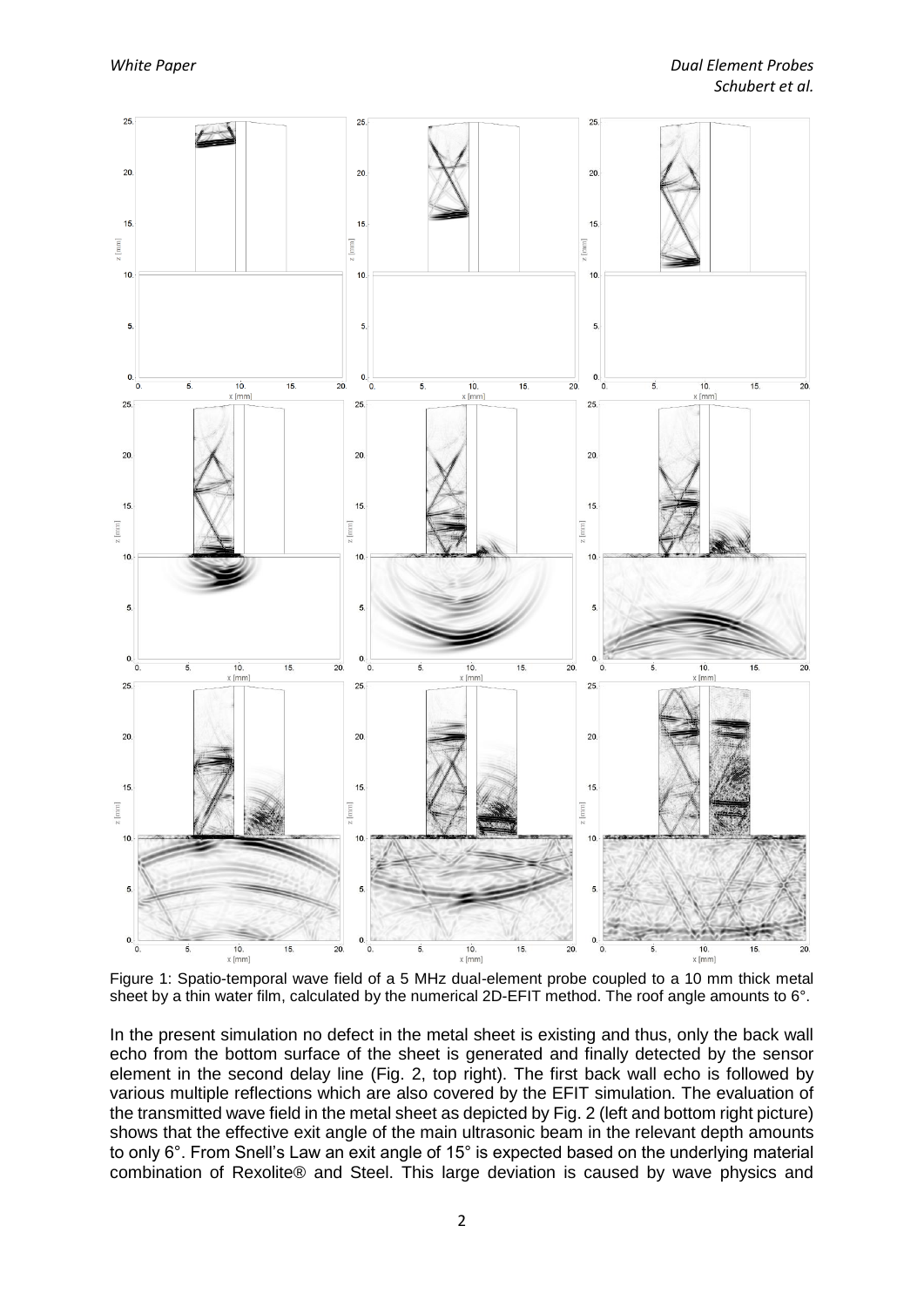demonstrate that simple geometrical acoustics is not sufficient for the optimization of dual element probes.



Figure 2: Output of the numerical EFIT model shown in Fig. 1. Top right: Detected A-Scan at the sensor position showing acoustic crosstalk and multiple back wall echoes; left picture: Determination of the directivity pattern of the transmitted wave field in steel; bottom right: Directivity pattern showing an amplitude maximum at an exit angle of 5-6°.

## **III Defect Interaction and Geometrical Optimization**

EFIT models as shown in Fig. 1 can easily be extended to investigate the interaction between ultrasonic waves and various defects. In Fig. 3 a circular scatterer was added to a model of a high-frequency dual element probe with other dimensions but with the same general set-up as shown in the first example. The additional scatterer causes a reflected P-wave and a modeconverted S-wave. However, only the P-wave leads to a strong signal in the second delay line. It arrives prior to the back wall echo and is only slightly affected by the acoustic crosstalk from the excitation channel.

The sensitivity of a dual element probe as a function of depth can be determined by parametric studies where for instance the roof angle or the width of the acoustic barrier bridge between the two delay lines is changed and the resulting echo amplitudes of a defect are evaluated (Fig. 4). In the present example of a high-frequency probe only the depth range between 0 and 5 mm was relevant. In this case a roof angle of 4.5° shows the best compromise between near field and far field performance (Fig. 4, on the left). Also the width of the acoustic barrier bridge between the two delay lines has a significant effect on the depth-dependent sensitivity. Decreasing the width of the barrier bridge improves the near field sensitivity without decreasing the far field sensitivity too much (Fig. 4, on the right). Similar to the examples described above many other parameters of a dual element set-up can be studied and optimized systematically, e.g. the thickness of the coupling layer, the width and length as well as the material and geometry of the delay lines, their inner surface roughness, the frequency, bandwidth and size of the piezo elements etc.

In case of computationally expensive 3-D simulations the direct calculation of wave-defect interactions is omitted and only the deposited energy as a function of sheet depth is studied. In this case only the excited wave field in the delay line needs to be calculated explicitly while the wave field in the metal sheet is obtained by spatio-temporal wave field synthesis<sup>[3]</sup>.